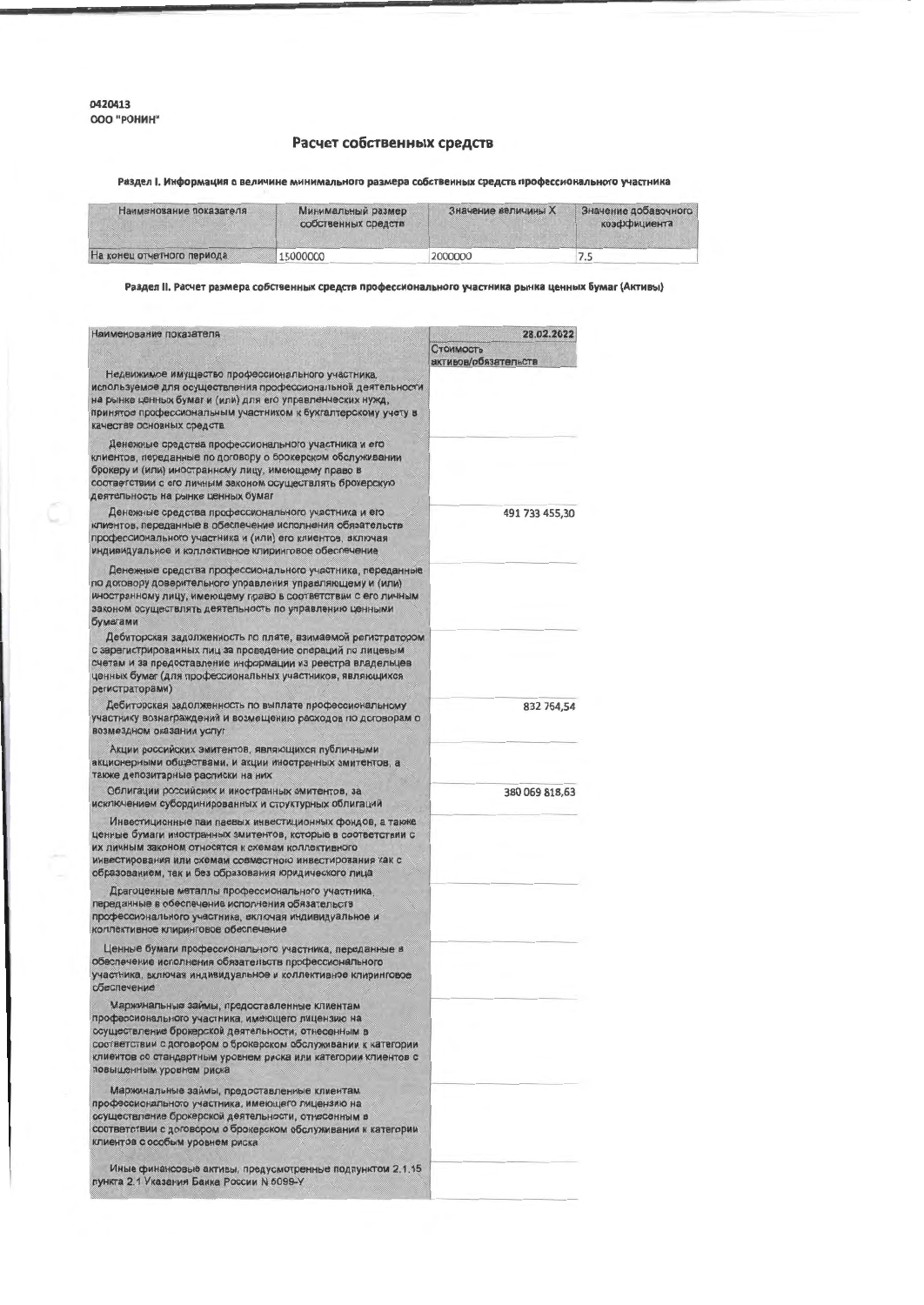| 6 608 634,69   |
|----------------|
|                |
|                |
|                |
| 6 901 872.55   |
|                |
|                |
|                |
| 486 615 414.15 |
| 484 484 385,50 |
| 1 316 950,80   |
| 814 077,85     |
|                |
|                |
|                |
|                |
| 1 542 476,61   |
| 6 901 872,55   |
| 11 884 865,03  |
| 886 146 545,71 |
| 506 944 628,34 |
| 379 201 917,37 |
|                |

## Раздел III. Информация о существенных активах

 $\hat{\mathcal{L}}$ 

| Наименование показателя                                                                                                                                                                                                     | 28.02.2022                                        |                                   |  |
|-----------------------------------------------------------------------------------------------------------------------------------------------------------------------------------------------------------------------------|---------------------------------------------------|-----------------------------------|--|
|                                                                                                                                                                                                                             | Раскрываемая информация<br>о существенных активах | Стоимость<br>существенных активов |  |
| Денежные средства профессионального участника, переданные по<br>договору доверительного управления управляющему или<br>иностранному лицу                                                                                    |                                                   |                                   |  |
| Денежные средства профессионального участника и его клиентов,<br>переданные по договору о брокерском обслуживании брокеру и<br>(или) иностранному лицу                                                                      |                                                   |                                   |  |
| Недвижимое имущество, используемое для осуществления<br>профессиональной деятельности на рынке ценных бумаг и (или)<br>для управленческих нужд, принятое организацией к бухгалтерскому<br>учету в качестве основных средств |                                                   |                                   |  |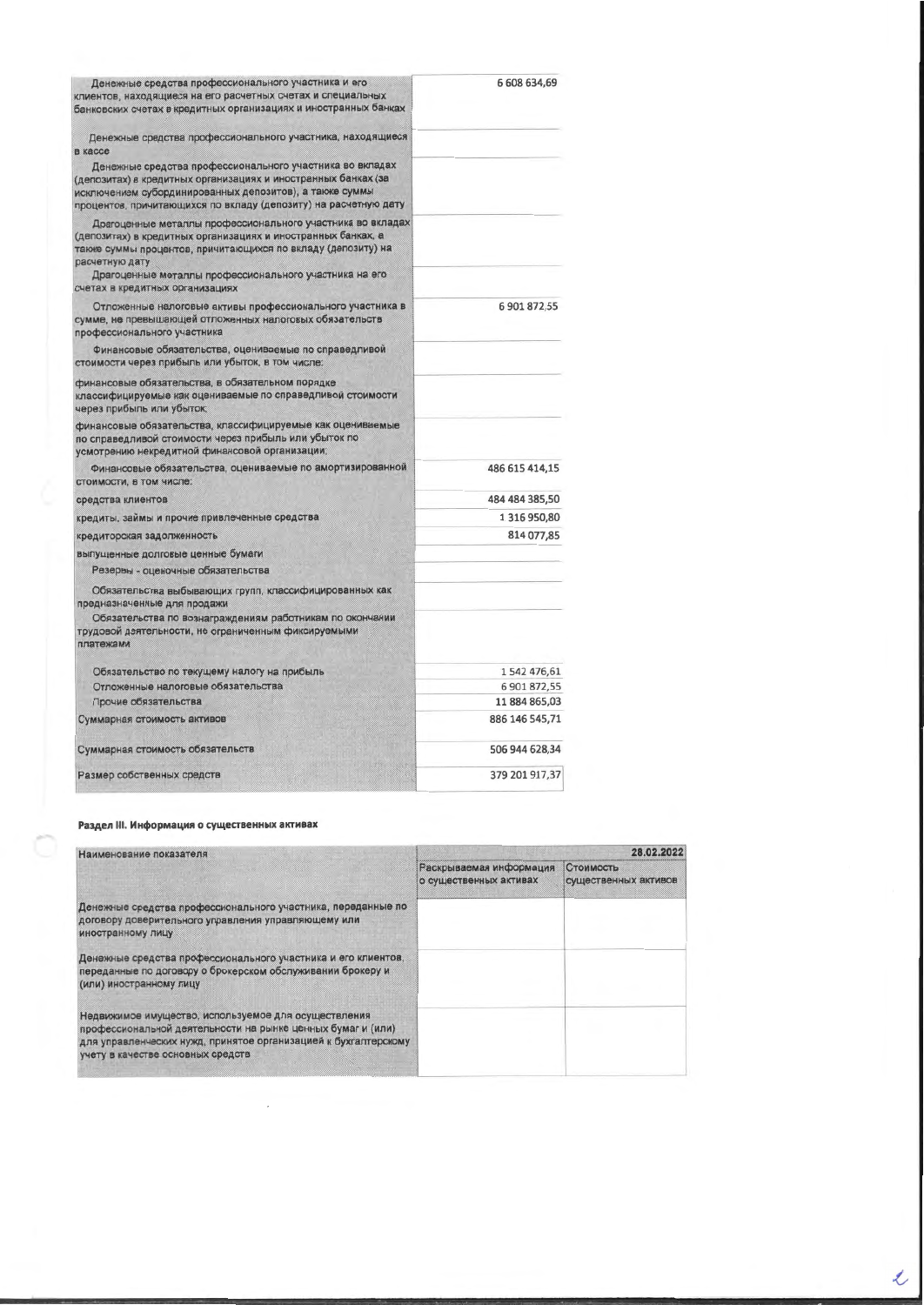## Раздел IV. Информация о снижении размера собственных средств организации ниже размера, установленного<br>нормативными актами Банка России, возникшее по независящим от действий организации обстоятельствам

| Наименование показателя          | 28.02.2022 |                                                |                                                                                                                         |                                                                            |
|----------------------------------|------------|------------------------------------------------|-------------------------------------------------------------------------------------------------------------------------|----------------------------------------------------------------------------|
|                                  | Тип актива | Описание актива                                | Стоимость актива, по<br>которому отсутствует<br>возможность его<br>включения в расчет<br>размера собственных<br>средств | Причина невозможности<br>включения в расчет размера<br>собственных средств |
| Единоличный исполнительный орган |            | А.А. Виноградов<br>OTBETCTBEHHOL               |                                                                                                                         |                                                                            |
| Контролер                        |            | Р.А. Нарожный<br>à<br>$\circ$<br>ငွ<br>MOCKBA* | 1087                                                                                                                    |                                                                            |

 $\sim$